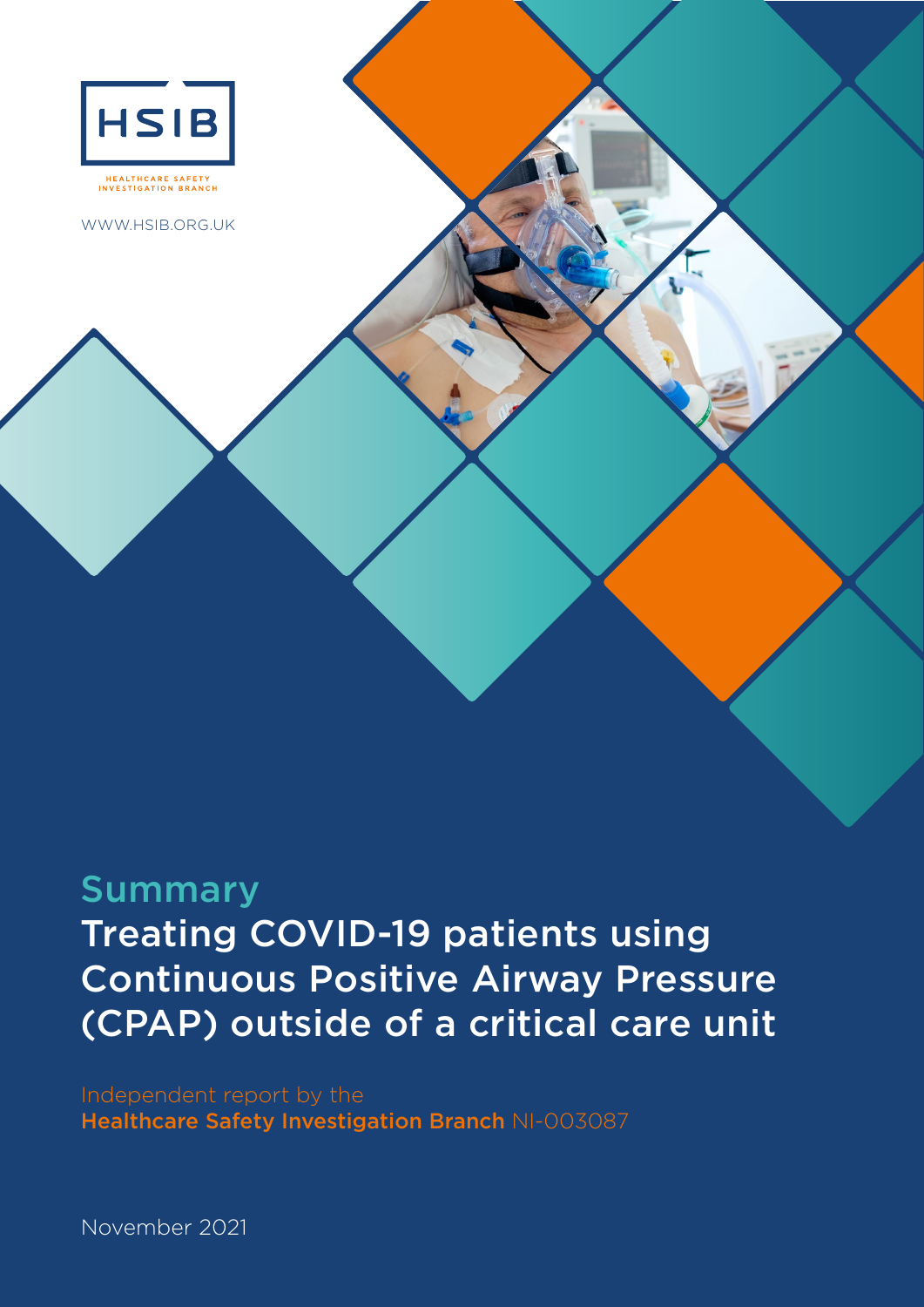## Providing feedback and comment on HSIB reports

At the Healthcare Safety Investigation Branch (HSIB) we welcome feedback on our investigation reports. The best way to share your views and comments is to email us at **[enquiries@hsib.org.uk](mailto:enquiries%40hsib.org.uk?subject=)** or complete our online feedback form at [www.hsib.org.uk/tell-us-what-you-think](http://www.hsib.org.uk/tell-us-what-you-think).

We aim to provide a response to all correspondence within five working days.

This document, or parts of it, can be copied without specific permission providing that the source is duly acknowledged, the material is reproduced accurately, and it is not used in a derogatory manner or in a misleading context.



2

2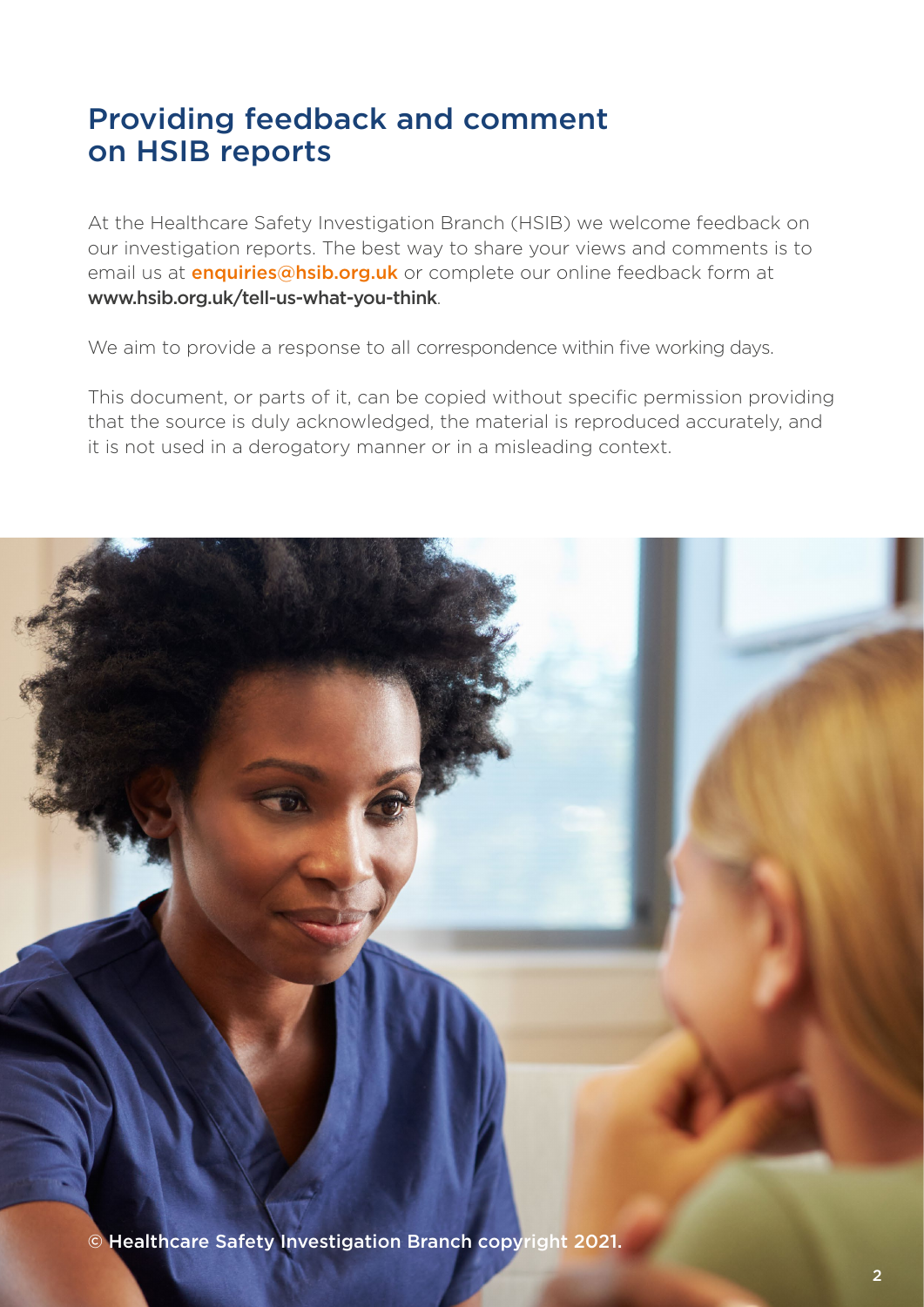# About HSIB

We conduct independent investigations of patient safety concerns in NHSfunded care across England. Most harm in healthcare results from problems within the systems and processes that determine how care is delivered. Our investigations identify the contributory factors that have led to harm or the potential for harm to patients. The safety recommendations we make aim to improve healthcare systems and processes, to reduce risk and improve safety.

We work closely with patients, families and healthcare staff affected by patient safety incidents, and we never attribute blame or liability.

## Considerations in light of coronavirus (COVID-19)

A number of HSIB national investigation reports were in progress when the COVID-19 pandemic significantly affected the UK in 2020. Much of the work associated with developing the reports necessarily ceased as HSIB's response was redirected.

For this national report, the investigation continued as the pandemic progressed due to its association with COVID-19.

## A note of acknowledgement

HSIB thanks Terry's family, who shared the events documented in this report. They gave generously of their time and were involved and supportive throughout the investigation. In accordance with their wishes, Terry is referred to by name throughout this report.

HSIB also thanks the healthcare staff for their engagement with the investigation, and for their openness and willingness to support improvements in this area of care.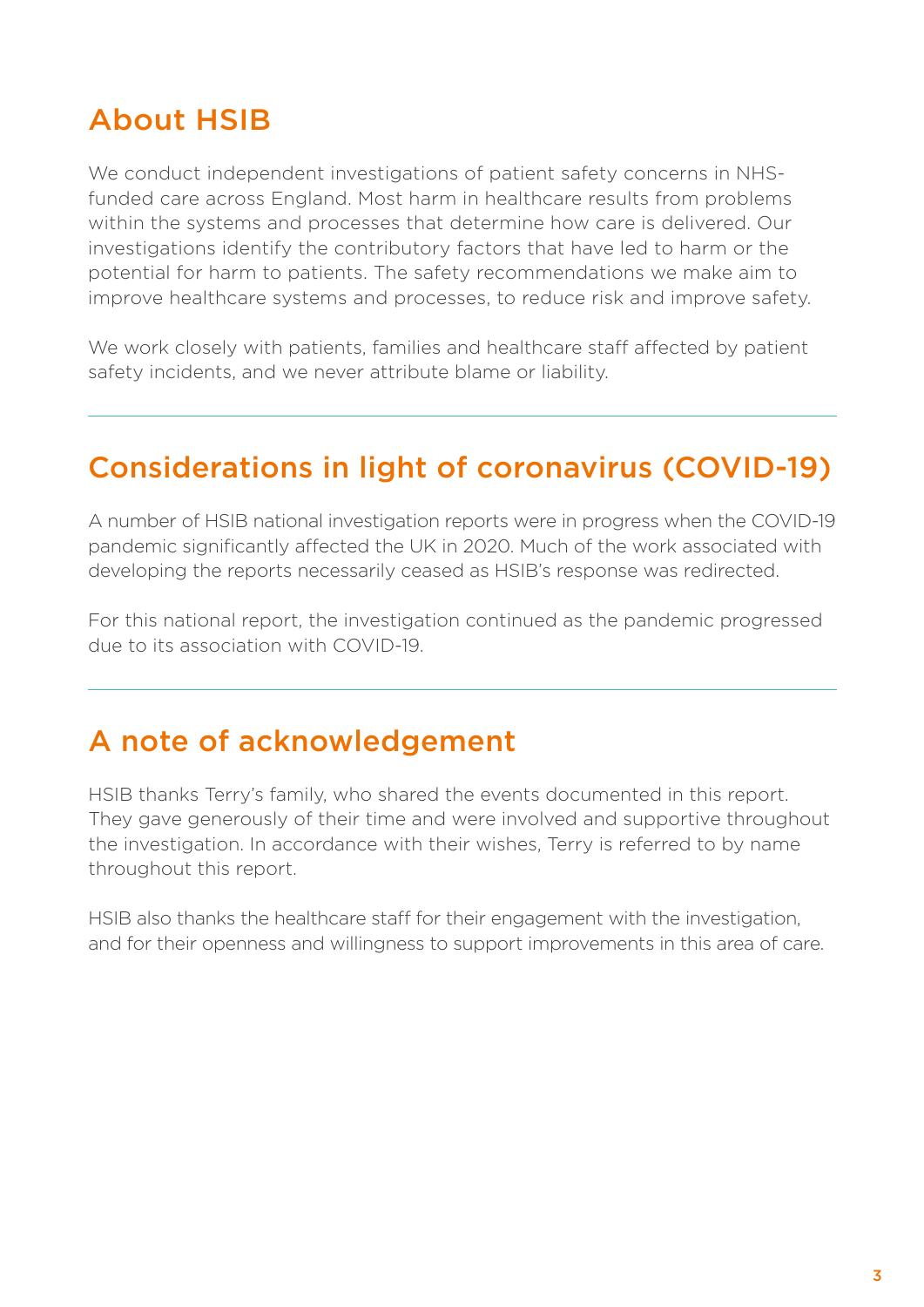# About Terry

Terry was married to Pat. Together they had six children. Terry is described as a "real family man" who loved his grandchildren and "loved helping people". He previously worked as a butcher and enjoyed building things in his spare time. Terry loved Christmas and decorated his home with amazing Christmas lights. This was a yearly commitment through which he raised money for charity, dressing up as Father Christmas and showering the street and its excited children and their parents in pretend snow. Terry had decorated his house prior to his admission to hospital in December with the help of his son. In the year Terry died, he had raised £4,000 for charity.

## About the report

This report is intended for healthcare organisations, policy makers and the public to help improve patient safety in relation to the management of patients with COVID-19 being treated with non-invasive respiratory support, for example continuous positive airway pressure (CPAP), in non-critical care environments. For readers less familiar with this area of healthcare, medical terms are explained within the report.

# Disclaimer

Non-invasive ventilation, high-flow nasal oxygen and continuous positive airway pressure (CPAP) are used as forms of non-invasive respiratory support for those with respiratory failure, which has not responded to conventional oxygen therapy. This investigation report is primarily focussed on the use of CPAP as a form of non-invasive respiratory support outside of the critical care unit. Some of the principles of care for patients receiving CPAP in this report will also be applicable to patients receiving non-invasive ventilation and high-flow nasal oxygen; however, the specifics of monitoring and staffing requirements may be different.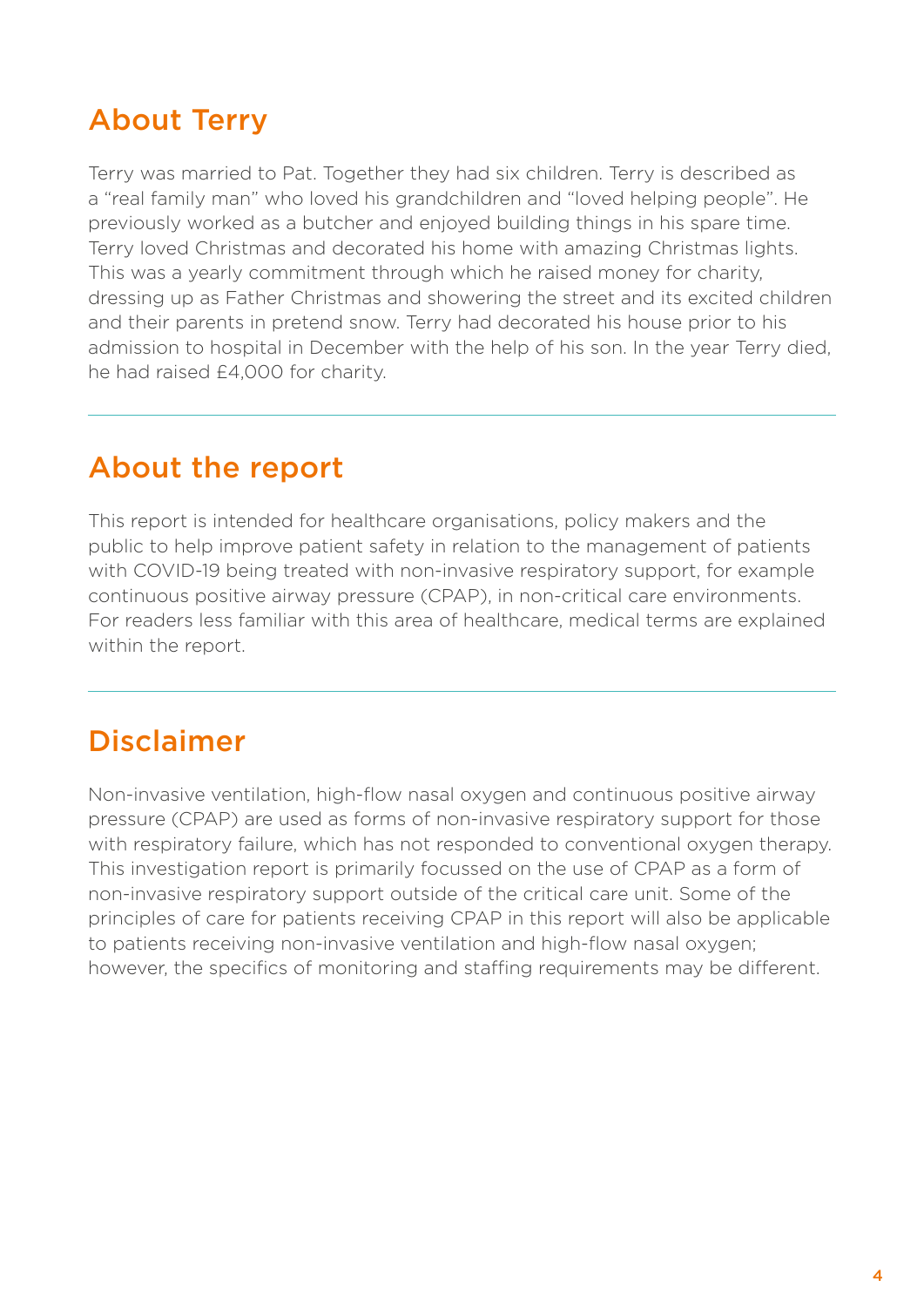# Our investigations

Our investigators and analysts have diverse experience of healthcare and other safety-critical industries and are trained in human factors and safety science. We consult widely in England and internationally to ensure that our work is informed by appropriate clinical and other relevant expertise.

We undertake patient safety investigations through two programmes:

#### National investigations

Concerns about patient safety in any area of NHS-funded healthcare in England can be referred to us by any person, group or organisation. We review these concerns against our investigation criteria to decide whether to conduct a national investigation. National investigation reports are published on our website and include safety recommendations for specific organisations. These organisations are requested to respond to our safety recommendations within 90 days, and we publish their responses on our **[website](https://www.hsib.org.uk/investigations-cases/)**.

#### Maternity investigations

We investigate incidents in NHS maternity services that meet criteria set out within one of the following national maternity healthcare programmes:

- Royal College of Obstetricians and Gynaecologists' 'Each Baby Counts' report
- MBRRACE-UK 'Saving Lives, Improving Mothers' Care' report.

Incidents are referred to us by the NHS trust where the incident took place, and, where an incident meets the criteria, our investigation replaces the trust's own local investigation. Our investigation report is shared with the family and trust, and the trust is responsible for carrying out any safety recommendations made in the report.

In addition, we identify and examine recurring themes that arise from trust-level investigations in order to make safety recommendations to local and national organisations for system-level improvements in maternity services.

For full information on our national and maternity investigations please visit [our website](https://www.hsib.org.uk/).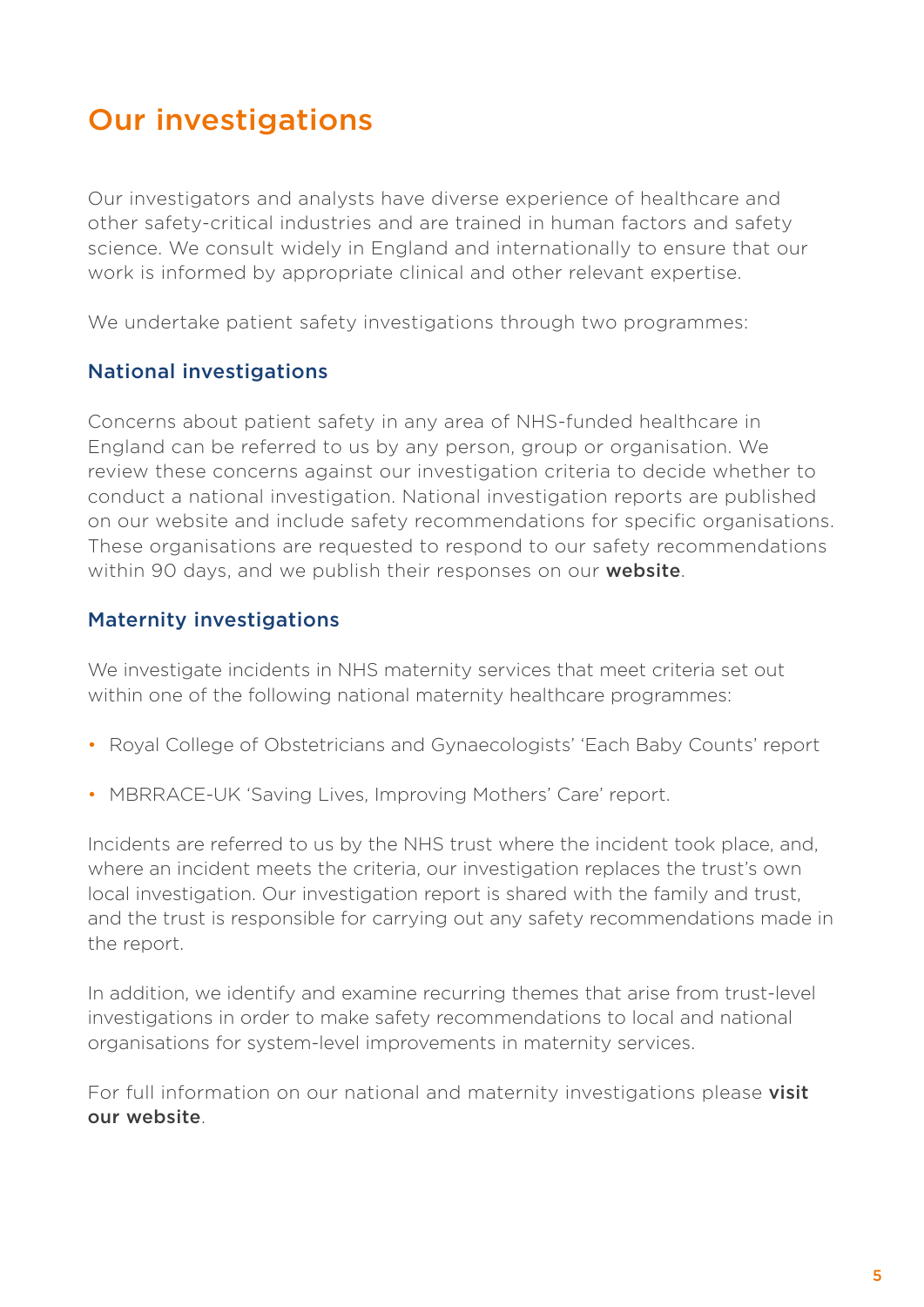## Executive Summary

#### **Background**

This investigation explores the issues associated with caring for patients attending hospital with COVID-19 who need help with their breathing. Often this help takes the form of oxygen therapy, where oxygen is given through a face mask or through little tubes that sit in the nose. Even with oxygen therapy, however, some patients still cannot take in enough oxygen to breathe. When this happens, a patient is described as being in respiratory failure. These patients' oxygen levels may be improved by using a special device that delivers a flow of oxygen-enriched air at a constant pressure through tubing and a mask, or hood, worn by the patient. This is known as continuous positive airway pressure (CPAP). CPAP is a form of noninvasive (that is, used outside the body) respiratory support that is used when the patient is awake and able to breathe on their own.

CPAP is often used to support a patient's breathing in critical care or highdependency units, where there are high numbers of staff to patients. Staff in these units are trained and familiar with the use of non-invasive respiratory support. During the first and second waves of the COVID-19 pandemic, however, many more patients needed CPAP than there were beds in critical care and high-dependency units. Thus, hospitals had to create alternative areas and arrangements for delivering and caring for patients who needed CPAP.

This investigation explores the use of CPAP outside of critical care and highdependency units during the COVID-19 pandemic. Specifically, the investigation explores the risks of caring for acutely unwell patients requiring CPAP in the side rooms of general wards.

As an example, which is referred to as 'the reference event', the investigation considered the death of Terry, who was admitted to hospital with symptoms of COVID-19 and required support with his breathing using CPAP. Terry was cared for in the side room of a medical ward. On the second day after his admission to hospital, Terry was found on the floor next to his bed, having called for assistance. Terry's CPAP tubing had become disconnected from his mask, meaning that Terry's breathing was not supported. Staff attempted to resuscitate Terry. They were not successful and Terry died.

The investigation's findings aim to improve the safety of patients being treated in side rooms and other clinical areas outside of a critical care unit, and so improve care for patients across the NHS. The findings and conclusions of this investigation may be applicable to other conditions that require patients to be cared for in a side room.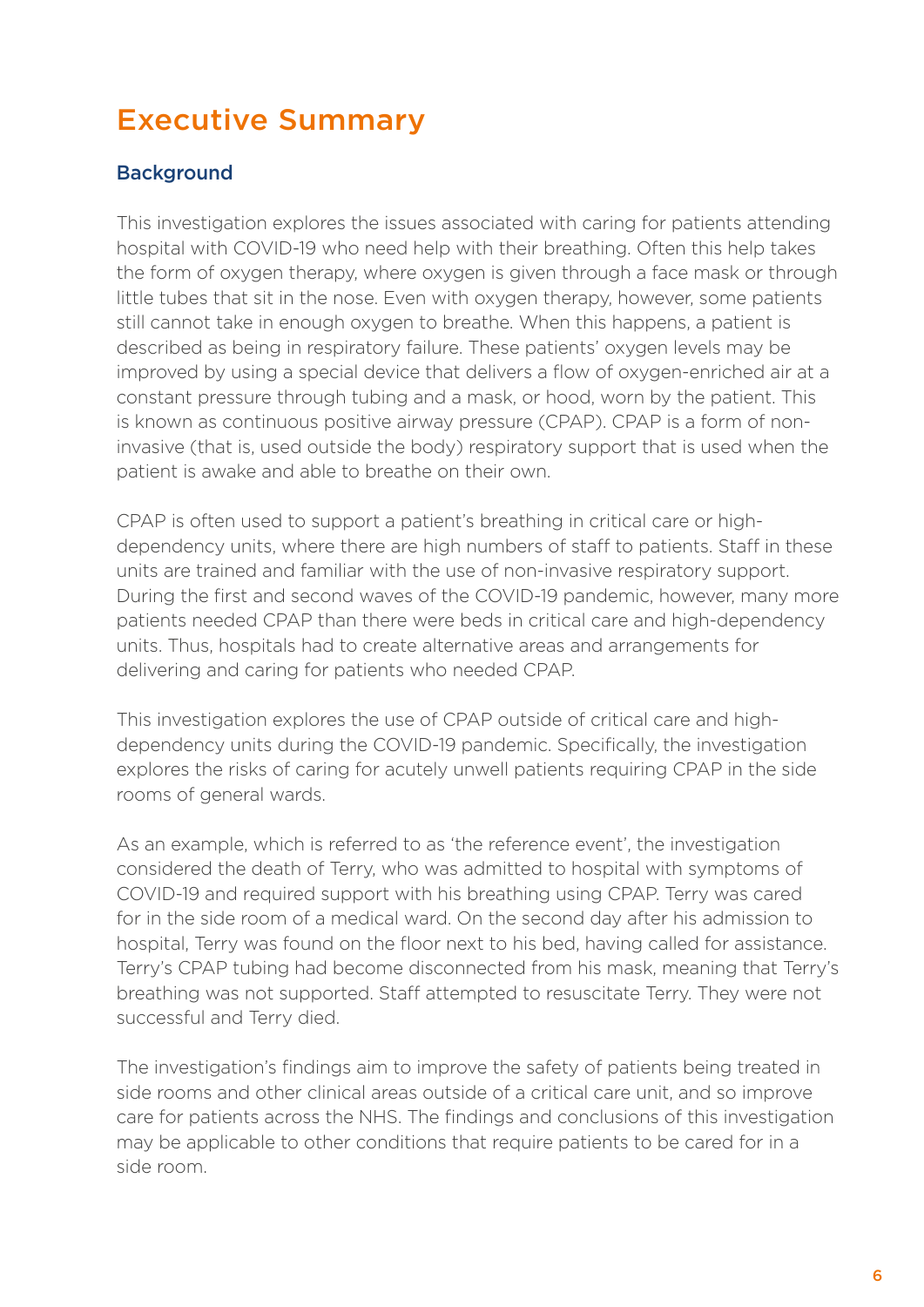#### The reference event - December 2020

Terry's family telephoned for an ambulance after Terry had become increasingly unwell at home with symptoms of COVID-19. He was admitted to the emergency department of his local hospital and was initially given oxygen therapy via a facemask to support his breathing. Other recommended medications for treating COVID-19 were started after Terry tested positive for the infection.

Despite oxygen therapy, Terry's oxygen kept dropping below acceptable levels. The decision was made to start non-invasive respiratory support using CPAP. Because CPAP is an aerosol-generating procedure, meaning small airborne particles (aerosols) can be released from the respiratory tract when it is used, Terry required nursing in a side room to reduce the risk of COVID-19 crossinfection to other patients and staff. Terry was therefore transferred to a side room on a medical ward to receive CPAP. Terry found the CPAP mask uncomfortable, and it caused him anxiety at times.

Terry's condition, including his changing oxygen requirements, was monitored. In addition to care given by medical and nursing staff on the ward, Terry was regularly seen by nurses from the critical care outreach team. He was also seen by a doctor from the critical care unit.

At approximately 20:05 hours on Terry's second day after admission, Terry called for help using his call bell. The ward was extremely busy at this time because of a staff shortage, coupled with competing clinical priorities and a new patient arriving on the ward with more admissions expected. A nurse was putting on her personal protective equipment ready to enter Terry's room and looked though the observation window. She could see Terry lying unmoving on the floor with his head under the bed. The CPAP machine and other alarms, which would normally alert staff to a potential problem, could not be heard outside of the side room.

On entering the side room, the nurse pressed the emergency buzzer and asked for the resuscitation team to be called. Terry still had the CPAP mask on his face but the tubing was disconnected. Terry did not respond to resuscitation attempts and died.

#### National investigation

During the peaks of the COVID-19 pandemic, increased numbers of people required admission to hospital because of respiratory failure. There was a corresponding increase in patients requiring non-invasive respiratory support with CPAP. CPAP is an aerosol-generating procedure, meaning it can result in the release of airborne particles (aerosols) from the respiratory tract (that is, the organs involved in breathing). When someone is suspected or known to be suffering from an infectious agent such as COVID-19, these particles pose a risk of infection to others. Therefore, patients with suspected or known COVID-19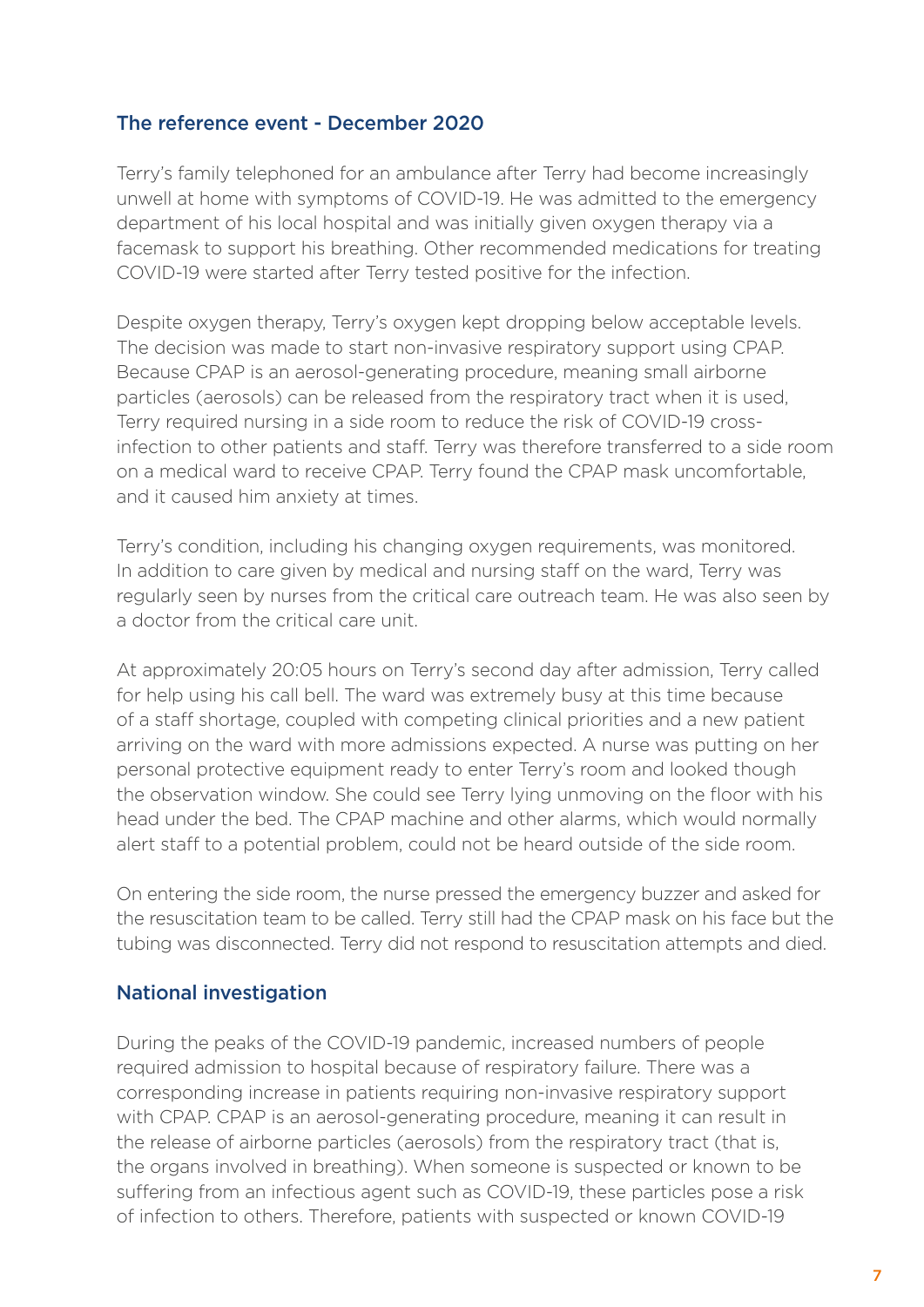who needed CPAP were treated in special areas to reduce the chance of infecting others. Such areas included negative pressure side rooms (that is, a room where the air pressure inside the room is lower than that outside the room) or specific clinical areas, such as a respiratory support unit, to which groups of patients requiring CPAP could be moved.

The Healthcare Safety Investigation Branch (HSIB) contacted the hospital where the reference event occurred. The trust at which the reference event took place (referred to in this report as 'the Trust') welcomed HSIB's involvement and collaborated with information gathering. Early evidence gathering found that national bodies had recently developed guidance and recommendations in relation to the use of CPAP outside of critical care settings. The Chief Investigator authorised a national safety investigation to identify if the guidance and recommendations from the national bodies addressed the safety issues identified from the reference event.

The investigation highlights areas that have been recognised as significant during the NHS response to the COVID-19 pandemic to date, in particular:

- workforce gaps and skills needed to meet demand, both on general wards and in critical care environments
- challenges with delivering treatment outside normal clinical areas
- challenges for staff working outside their normal clinical areas
- the use of equipment that may have design limitations, particularly if used outside the environment for which it was intended.

#### **Findings**

The investigation found the following:

- Patients with COVID-19 who are treated with CPAP require close monitoring and observation. Caring for such acutely unwell patients in side rooms on general wards poses a safety risk as, unless there is central monitoring (that is, where staff at the central nurses' station can observe patients via monitors that duplicate the bedside monitors screens and alarms), staff will not be able to easily see the patient. Furthermore, equipment alarms designed to alert staff to a problem often cannot be heard outside of the room.
- There are staffing challenges and other pressures associated with caring for acutely unwell patients who require non-invasive respiratory support, such as CPAP, outside of critical care or high-dependency units.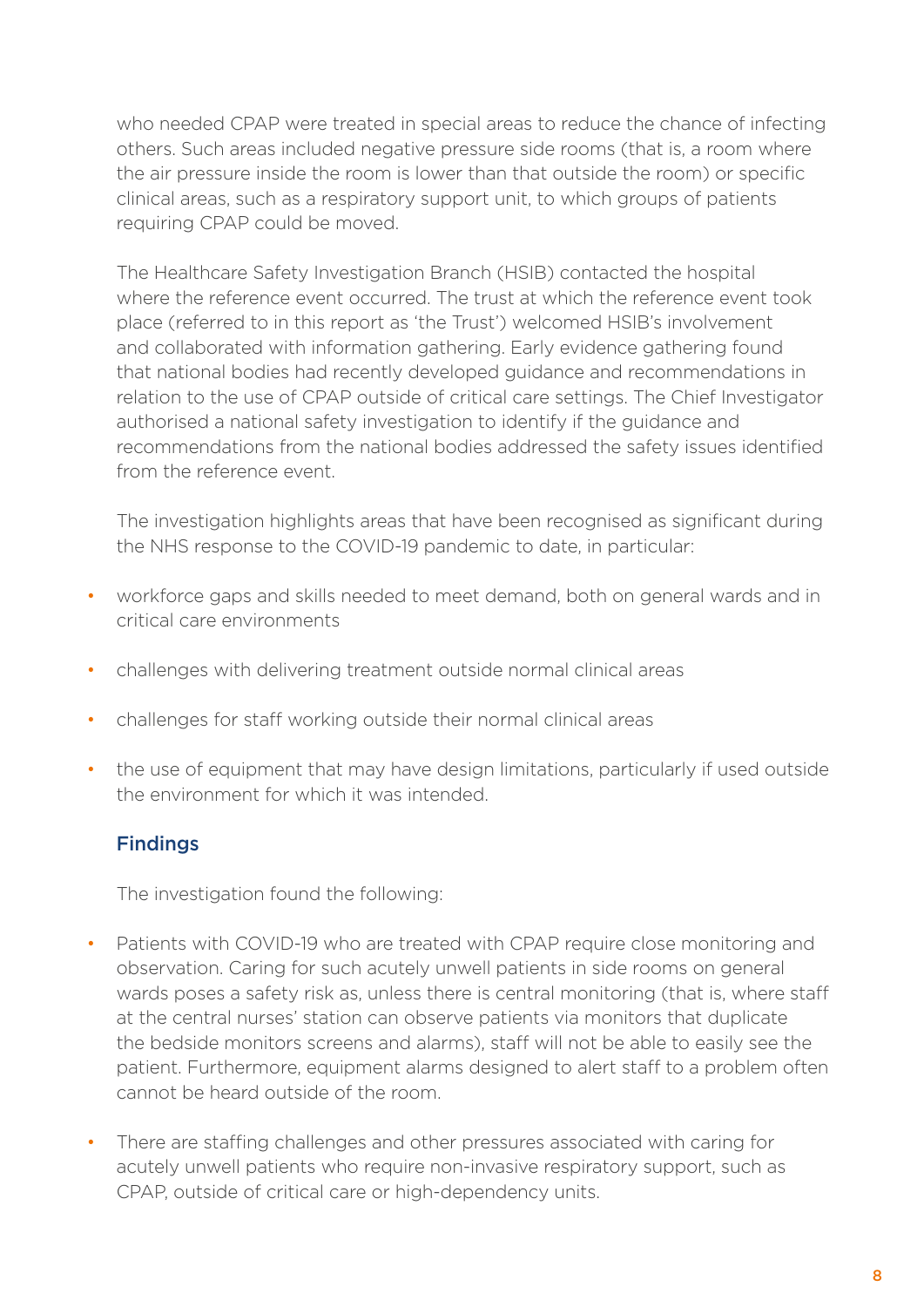- During the first and second waves of the COVID-19 pandemic, staffing levels were affected by the need for staff to self-isolate. More recent Public Health England guidance produced during the HSIB investigation – which removes the need for fully vaccinated people (provided certain criteria is met) to self-isolate after contact with a person with COVID-19 - may mitigate against the staffing challenges seen during the reference case.
- Staff caring for patients with COVID-19 requiring CPAP on general wards need training and competency assessment to feel confident in delivering care.
- National guidelines define a mandatory nurse-to-patient ratio for patients receiving acute non-invasive ventilation (NIV) of 1:2 (that is, one nurse should care for no more than two patients) until the patient is weaned to nocturnal (night-time) NIV only. This ratio reflects the fact that patients receiving acute NIV are at risk of deterioration, unplanned admission to a critical care unit and death. The national guidance is clear that although the nurse-to-patient ratio in a respiratory support unit would be 1:4, increased acuity of illness requires additional staff on the unit. In the reference event, it was not possible to achieve these nurse-to-patient ratios on a medical ward.
- National guidance documents from the Intensive Care Society, the British Thoracic Society, Getting It Right First Time and others published during the HSIB investigation make recommendations that addressed the safety risks identified. The published guidance includes the following:
	- Hospitals should establish respiratory support units that are staffed in line with existing national recommendations. This includes a minimum nurse-topatient ratio of 1:4, with nurses trained in administering CPAP and high-flow nasal oxygen.
	- Patients requiring non-invasive respiratory support such as CPAP should be centrally monitored. Central monitoring allows patients to be observed and equipment alarms to be heard at the central nurses' station.
	- Hospitals should have protocols that define the frequency of nursing review (that is, how often a nurse checks on a patient), especially for acutely unwell patients located in side rooms.
	- Hospitals should have checklists for the safe use of CPAP/NIV outside of critical care and high-dependency units. For example, the British Thoracic Society and Intensive Care Society (2021a) guidance on establishing respiratory support units includes a checklist for the safe use of CPAP/NIV outside of critical care and high-dependency units.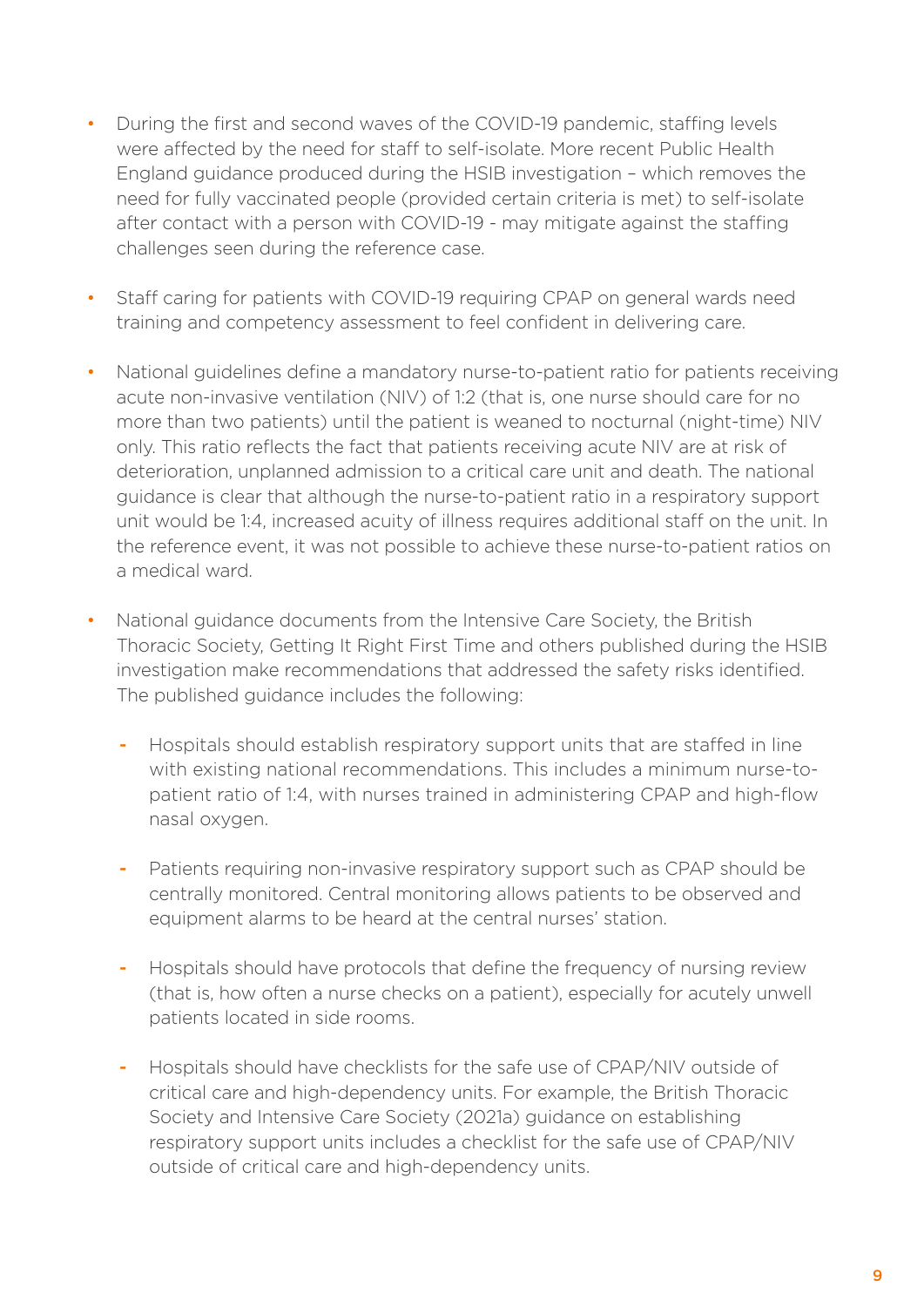- Minimum safe staffing levels should be followed when caring for patients who require non-invasive respiratory support.
- Where possible, organisations should procure CPAP devices that allow remote monitoring.
- Staff caring for patients requiring non-invasive respiratory support outside of critical care settings should meet training and competency requirements.

Because recommendations have already been made by national bodies in recently published guidance, this report makes no safety recommendations. HSIB encourages organisations to act on the national guidance and resultant recommendations when caring for patients with COVID-19 requiring non-invasive respiratory support, including CPAP, outside of a critical care setting.

Based on the above findings:

#### HSIB asks healthcare providers to consider the following safety questions

#### Safety question 1:

Do you have an operational policy that includes the areas of the hospital where non-invasive respiratory support can be provided? Does your operational policy include the minimum safe level of staff competencies, the minimum nurse-topatient ratio for patients receiving non-invasive respiratory support on the ward, and the minimum frequency of clinical review? Standard requirements that should be included in an operational policy can be found in the 'Inspiring change' report (National Confidential Enquiry into Patient Outcome and Death, 2017), joint guidance by the British Thoracic Society and Intensive Care Society (2021a) on developing and implementing respiratory support units, and the Getting It Right First Time (2021) review of respiratory medicine.

#### Safety question 2:

Do you use side rooms to care for patients requiring non-invasive respiratory support? If so, how do you ensure that monitors and alarms can be seen and heard by staff when outside of the room? Do you have central monitoring?

#### Safety question 3:

Do your continuous positive airway pressure (CPAP) devices have the capability for remote monitoring?

#### Safety question 4:

Do you have the required staff and skill mix to care for patients requiring noninvasive respiratory support in side rooms on a general ward? How are issues with staffing and workload escalated and responded to? Are senior trust personnel aware and involved?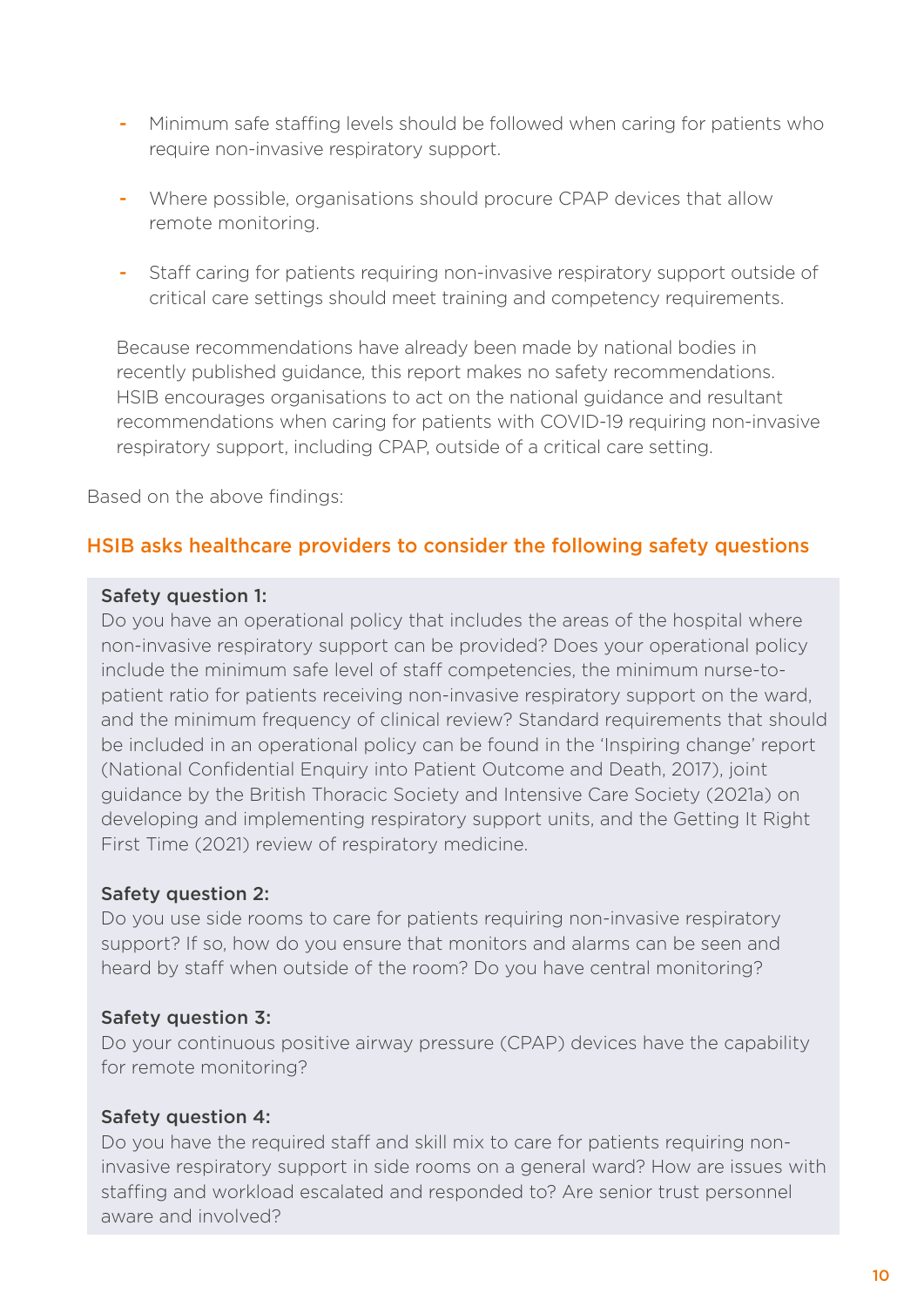#### Safety question 5:

Do your staff have the required training and competency assessments to care for patients requiring non-invasive respiratory support? Examples of appropriate training and competency assessments include the 'COVID-19 skills preparation course' (European Society of Intensive Care Medicine, 2021) and the 'National competency framework for registered practitioners: level 1, patients and enhanced care areas' (National Outreach Forum and Critical Care Networks – National Nurse Leads, 2018).

#### Safety question 6:

Do your staff complete a checklist (for example, the 'SAFER NIV/CPAP – a checklist for use in pandemic response and on respiratory support units' or similar) (British Thoracic Society and Intensive Care Society, 2021a) when a decision has been made to initiate non-invasive ventilation/continuous positive airway pressure (CPAP) and at every shift change?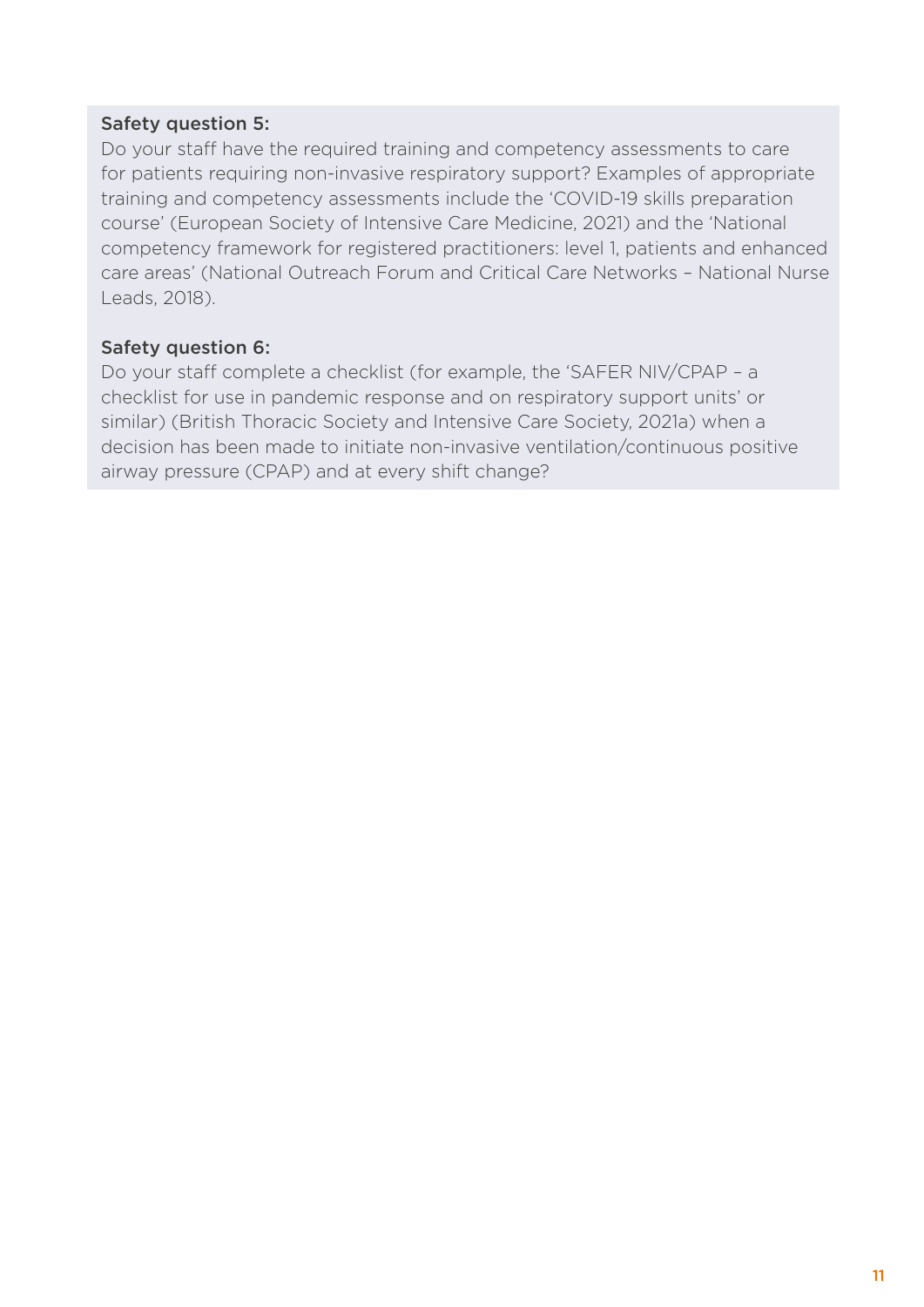